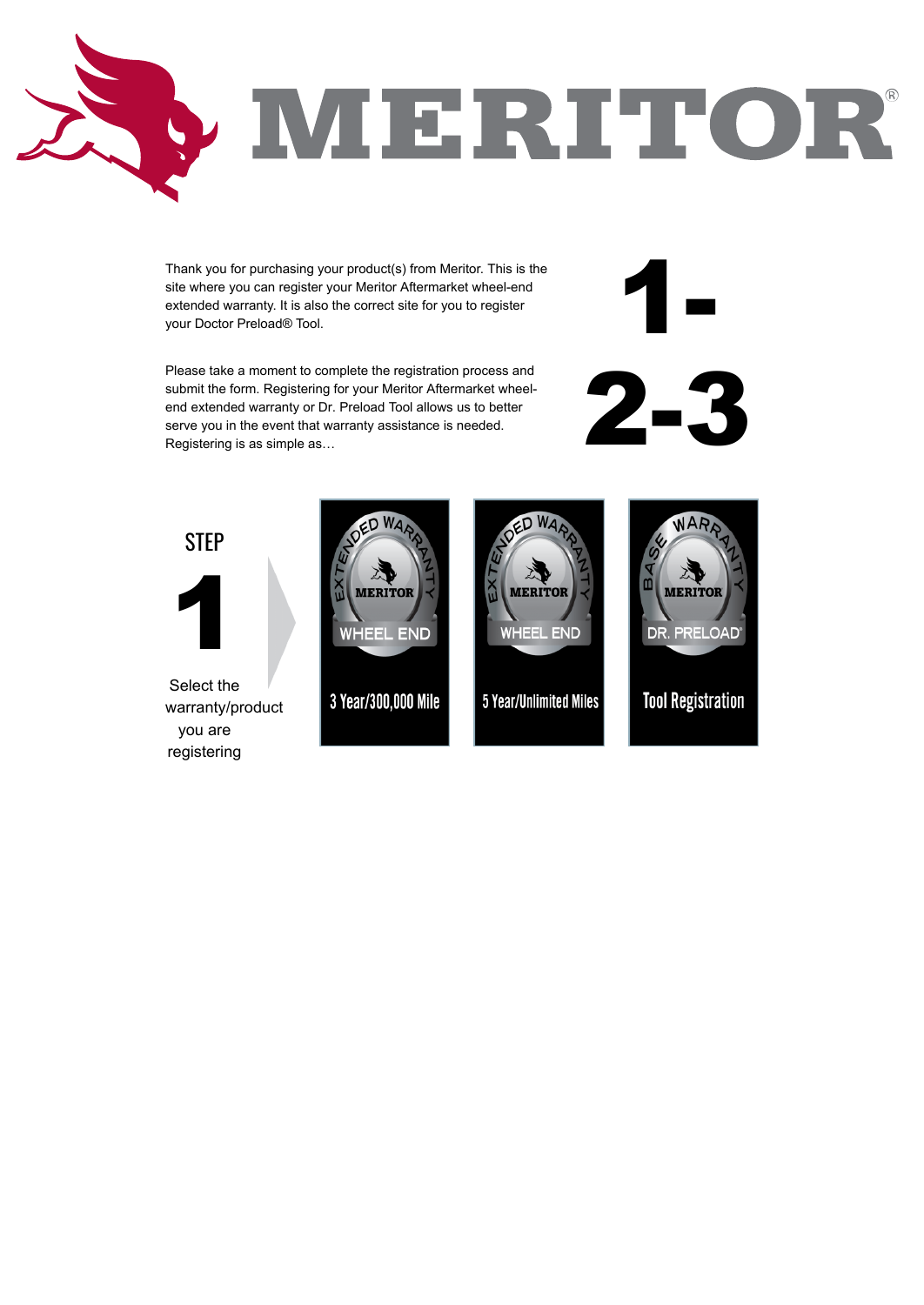Understanding the full details of your coverage can be challenging. Our component warranty categories are packaged into six segments so customers can quickly understand how specific vehicle applications are covered:

- 1. Linehaul vehicles include refrigerated and general freight; livestock, bulk, auto, grain and pipe haulers; tankers; doubles; triples; flatbeds; and moving vans. Linehaul vehicles are high mileage (over 60,000 miles/year) with infrequent stops/starts (greater than 30 miles between stops). Linehaul vehicles run on well-maintained surfaces made of concrete or asphalt construction.
- 2. General Service typically includes lower-mileage operations (less than 60,000 miles/year), generally on-road service (less than 10 percent off-road) and an average of two stops/starts per mile.
- 3. Heavy Service typically includes moderate-mileage operations (less than 60,000 miles/year), on/offroad vocations (10 percent or more off-road) and typically includes moderate-mileage operations (less than 60,000 miles/year), on/off-road vocations (10 percent or more off-road) and moderate to frequent stops/starts (up to 10 stops per mile).
- 4. Off-Highway service typically includes lower-mileage operations with low speed restrictions. Vehicles are not typically licensed for highway use. Six stops/starts per mile (typical).
- 5. Fire and Emergency equipment are lower mileage operations generally on-road (less than 10% off-road).
- 6. Transit Bus equipment typically accumulate moderate mileage with frequent stops/starts.

Learn more about the warranty coverage for your specific vocation from our current warranty brochure or to view legacy warranty documents please use the Literature on Demand™ page.

# OnTrac Technical Support Center

Welcome to OnTrac, Meritor's Original Equipment (OE) Dealer Technical Support Center staffed by experienced professionals dedicated to assisting you with diagnostics, repair and warranty solutions for

Meritor components. The links below give more detail:

- Product Identification Guide
- Pre-Call Worksheet (Save to your computer and complete it prior to calling OnTrac)

## Warranty Support

Warranty coverage is essential to protecting your investment. Review the information below to discover the details of our coverage.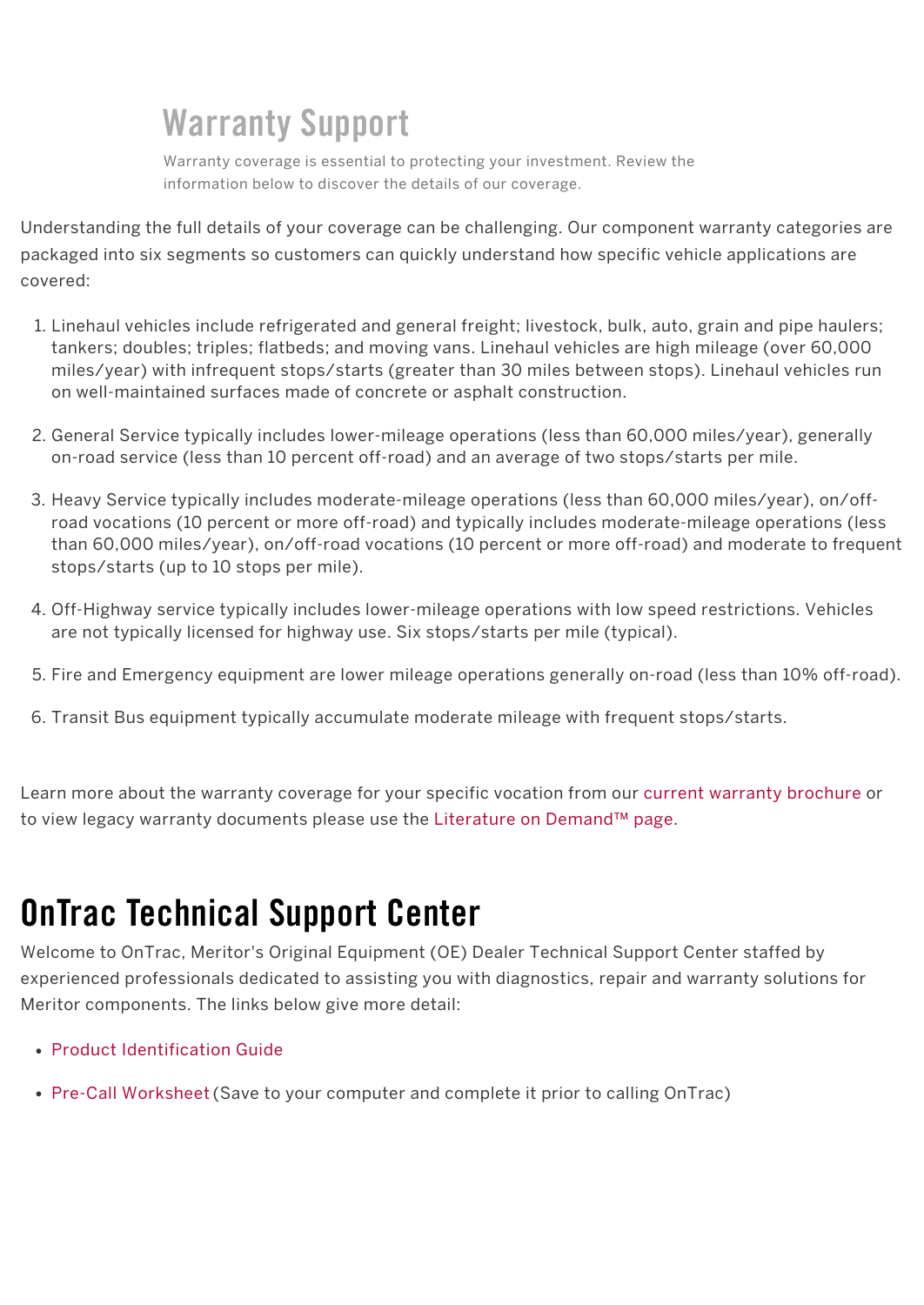

# Contacting OnTrac

When you call OnTrac, you'll reach one of our expert service professionals who willl help you with troubleshooting and handling warranty issues, such as validating coverage, opening a new claim, followingup on an ongoing claim or closing an existing claim.

OnTrac can assist you to:

- Obtain technical assistance in troubleshooting components
- Determine warrantability of parts
- Determine correct repair parts and times
- Open a new warranty claim
- Track the status of a claim
- Validate and close an existing claim
- Return material authorization

### Preparing to Call

To help minimize your call time and ensure you have all the information to start a case, Meritor has a precall form available. Please download the Pre-Call Worksheet to your computer and complete it prior to calling OnTrac.

To allow our technical support professionals to help you as efficiently as possible, please have the following information available before calling OnTrac.

- Complete 17-digit VIN number
- Unit number (if applicable)
- In-service date
- Vocation
- Owner information
- Meritor ID Number
- Component's model and serial number
- Mileage
- Work order number
- Causal part number

#### Advantage Plans

term coverage you need. As a leading manufacturer of equipment for the commercial vehicle industry, Meritor understands the needs of operations both large and small - that's why we created the Advantage Plans The ideal Ccomplemen $\equiv$ to the new simplified Meritor warranty, the Advantage Plans offer a simple and economical way to get the long-